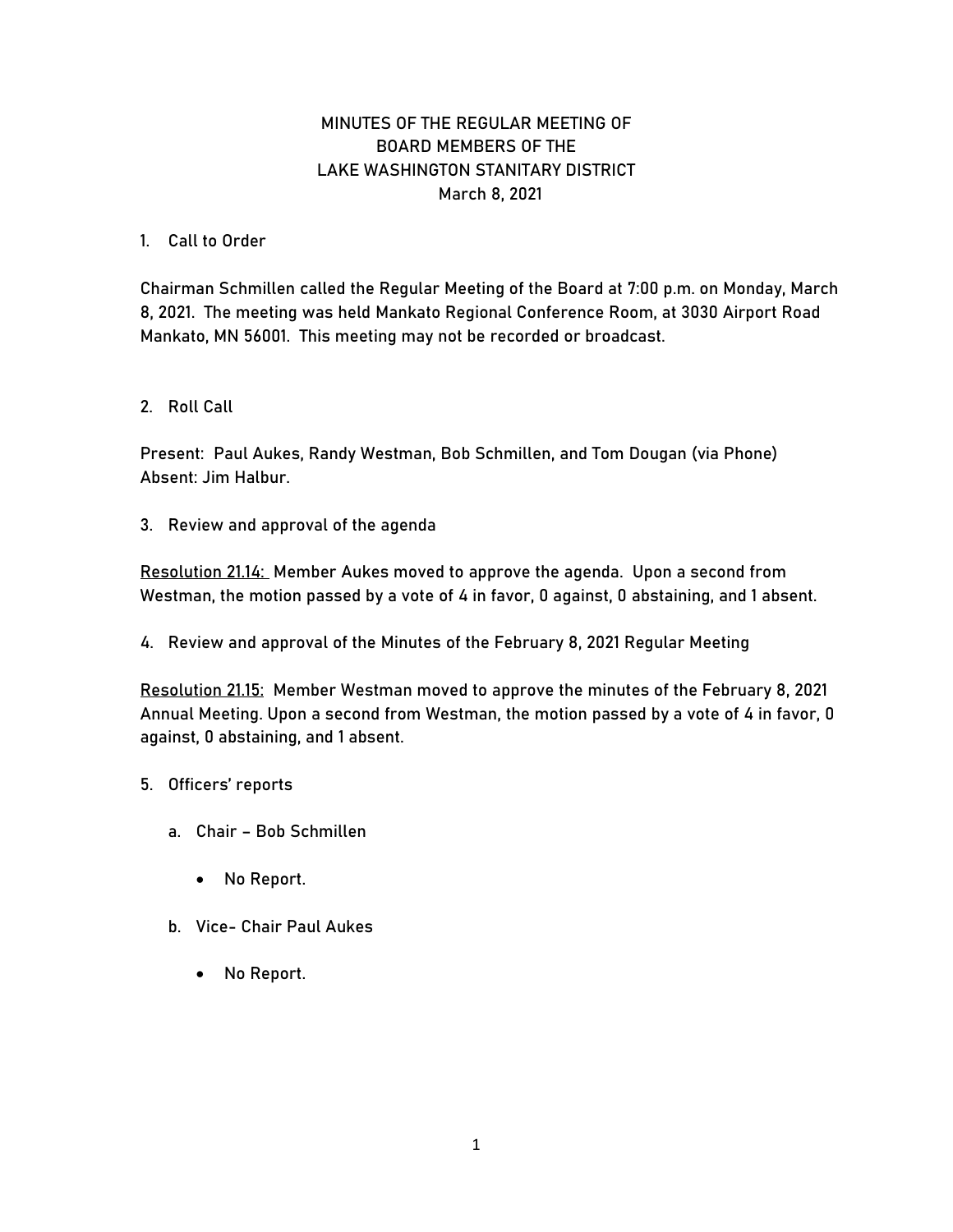Chairman – Schmillen

• Chairman Schmillen reviewed the Cash Activity Report. The balance of the checking account as of January 31, 2021 was \$970,009.13. Reviewed the bills totaling \$22,294.29.

Resolution 21.16: Member Aukes moved to approve the report and pay the bills. Upon a second from Westman, the motion passed by a vote of 4 in favor, 0 against, 0 abstaining, and 1 absent.

- The Balance of the checking account after the bills are paid, deposits, and payroll deductions are made will be \$1,037,120.76.
- Reviewed February 28, 2021 financial statements.

Resolution 21.17: Member Aukes to approve the February 28, 2021 Balance Sheet and Income Statements. Upon a second from Westman, the motion passed by a vote of 4 in favor, 0 against, 0 abstaining, and 1 absent.

- c. Secretary
	- No Report.
- 6. Open forum for Constituents
	- Mr. Ray Lillie discussed the amount of his monthly billings.
- 7. Old Business
	- a. Engineering
		- Discussed replacing the Locating Service.
	- b. System Maintenance
		- No maintenance issues at this time.
	- c. Review 2021 Calendar of Events
		- Reviewed Calendar with no change needed at this time.
	- d. Other